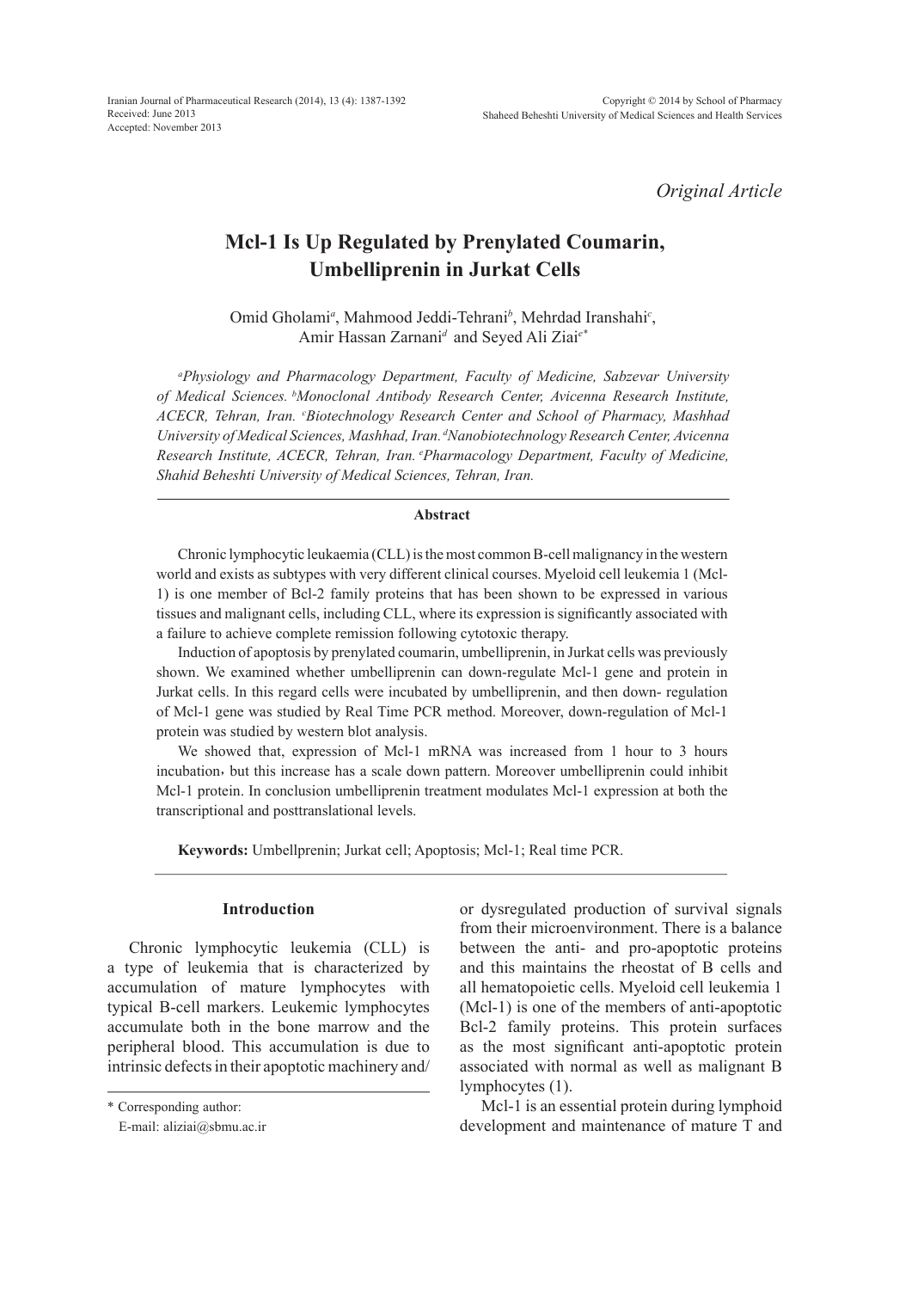

**Figure 1.** umbelliprenin.

B lymphocytes (2), and the expression level of anti-apoptotic proteins in normal and malignant lymphocytes is in concordance with its role in survival (3). It has been shown that high levels of Mcl-1 and Bcl-2 mRNA and protein were founded in CLL, which are inversely correlated with *in-vitro* response to chemotherapeutic agents and with the failure of CLL patients to respond to fludarabine therapy (4). Conversely, down-regulation of Mcl-1 protein expression by antisense oligonucleotides or through indirect Mcl-1 transcription and translation inhibitors results in cell death during *in-vitro* culture or *invivo* therapy. In addition, over expression of Mcl-1 prolongs the survival of CLL cells exposed to a variety of apoptosis-inducing stimuli (3). These key pieces of evidence establish Mcl-1 as a critical survival factor for CLL.

Umbelliprenin (Figure 1), a sesquiterpene coumarin, is synthesized by various *Ferula* species. *Ferula* is a genus of about 170 species of flowering plants in the family Apiaceae, native to the Mediterranean region east to central Asia (5). The genus *Ferula (Apiaceae)*, contain both useful (*Ferula asafoetida L., Ferula gummosa Boiss.* and *Ferula hermonis Boiss*.) and toxic (*Ferula communis L*.) plants. The use of plants from the *Ferula* genus (Family *Umbelliferae*) is documented in the traditional medicine of the Mediterranean region since the Greek and Roman times.

Umbelliprenin has been also found in various plant species consumed as food or used for food preparation such as celery, *Angelica archangelic*, *Coriandrum sativum*, and *Citrus limon*. Umbelliprenin has been reported to inhibit growth of some pathogenic bacterial strains (6) and to prevent red pigment production in *Serratia marcescens* (7). It has also been reported to inhibit matrix metalloproteinases activity (8), possess anticoagulant, antileishmanial against promastigotes (6, 9), and antiproliferative activity (10-12).

Given the ability of umbelliprenin to induce apoptosis in jurkat cells, we investigated the efficacy of umbelliprenin to down-regulate Mcl-1 gene and protein.

# **Experimental**

*Plant material and umbelliprenin isolation* Umbelliprenin  $(C_{24}H_{30}O_3, MW: 366)$  was purified (>95%) as previously described (9) from dried roots of *Ferula szowitsiana* D.C collected from the mountains of Golestan forest (Golestan province, Iran). A voucher specimen of the roots (no. M1001) has been deposited at the Department of Pharmacognosy and Biotechnology, Faculty of Pharmacy, Mashhad University of Medical Sciences. For this study, umbelliprenin was diluted in DMSO. Immediately before use, it was diluted in the culture medium to obtain a final DMSO concentration of 0.5% (v/v).

#### *Cell culture*

Jurkat cells were prepared from National Cell Bank of Iran (Pasteur institute, Tehran, Iran). Cells were grown in RPMI 1640 culture medium containing 10% fetal bovine serum (FBS), Penicillin (10,000 U/mL) and Streptomycin (10 mg/mL) in several culture flasks in a  $CO<sub>2</sub>$ (5%) incubator at 37 °C and 95% humidity, until totally  $50 \times 10^6$  cells. Cells were then frozen in FBS containing 10% dimethyl sulfoxide (DMSO) and stored in liquid nitrogen (5×10<sup>6</sup> cells/vial). The viability of cryopreserved cells was determined by trypan blue staining immediately upon thawing. Only cells whose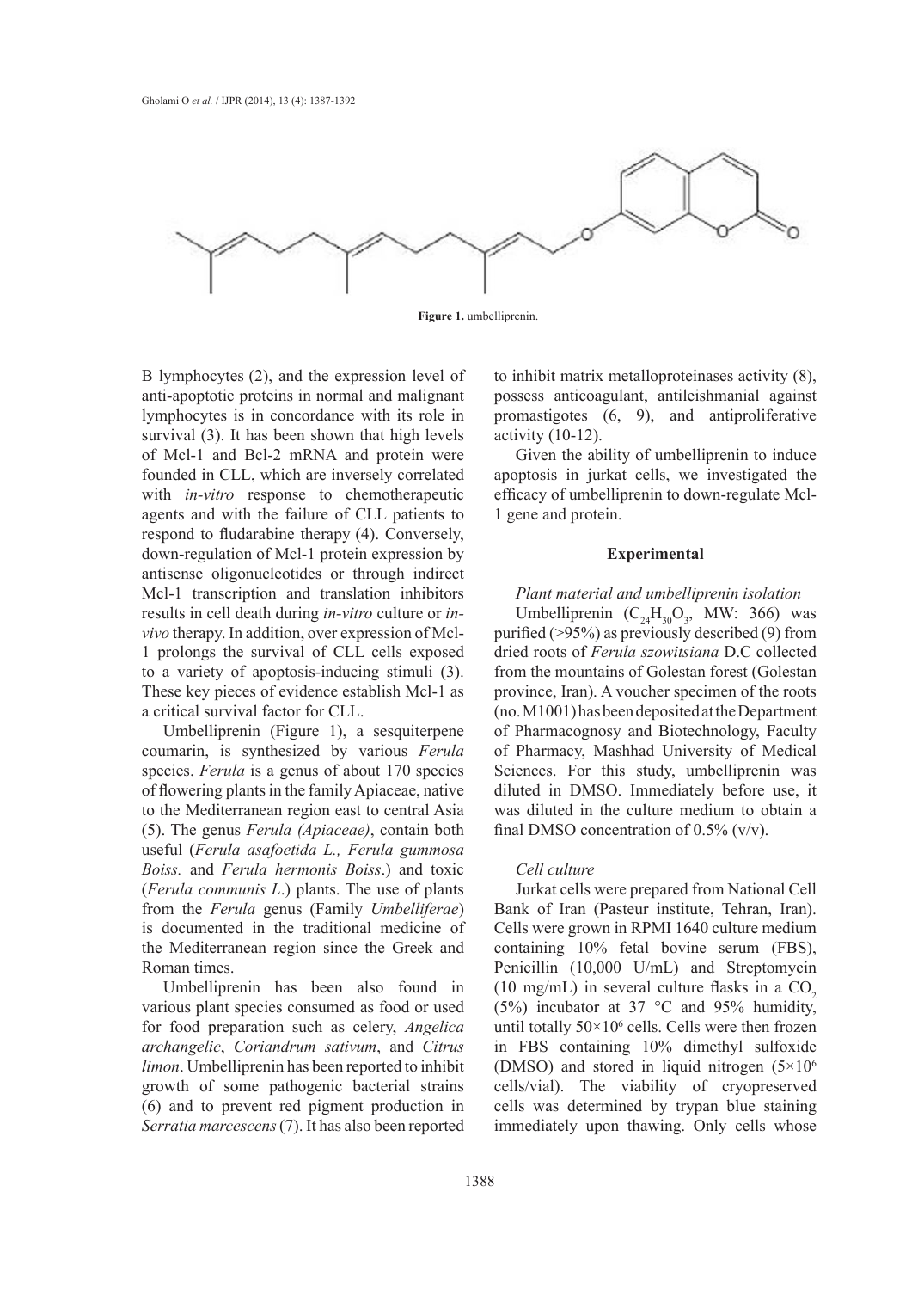viability exceeded 93% (range, 93.4%-99%) were used in this study.

#### *Western blot analysis*

Jurkat cells were incubated by umbelliprenin (50  $\mu$ M) in 37 °C and 5% CO<sub>2</sub> for 3, 6 and 16 hours. After that cells were collected and lysed with the lysis buffer (EDTA 0.5 M 1 mL, Tris– HCl pH 7.4, 50 mL, NaCl 0.88 g, NaF 0.0042 g,  $Na<sub>a</sub>P<sub>2</sub>O<sub>2</sub>0.89$  g, SDS 0.1 g, Triton 1 mL, glycerol 1 ml, protease inhibitor cocktail I (1X; Roche), phosphatase inhibitor cocktail II (1X; Sigma)). Protein concentration was determined using the Bradford method (13). Cell lysates containing 20 µg of total protein were loaded onto 12% SDS–polyacrylamide gels with Tris/glycine running buffer and transferred to polyvinylidene difluoride (PVDF) membranes (Roche USA). Membrane was blocked with blocking buffer (5% skim milk, NaCl 8.7 g, Tris–Base 6.05 g and D.D.W. to 1000 mL pH 7.4) for 1 h at room temperature and incubated with the primary antibody (anti-Mcl-1 Rabbit Ab. 1:1000 (Cell Signaling), diluted in 5% skim milk) at 4  $^{\circ}$ C overnight. After washing with Tris–buffered saline containing 0.1% Tween-20, the membrane was incubated with an Anti-rabbit IgG antibody conjugated with horseradish peroxidase (1:3000, (Cell Signaling), diluted in 5% skim milk, NaCl 8.7 g, Tris–Base 6.05 g and D.D.W. to 1000 ml pH 7.4) at room temperature for 1 h. The blots were incubated with antibodies that recognize β-actin (mouse mAb, Avicenna Research Institute, Tehran, Iran) as loading control. The signal was detected using an enhanced chemiluminescence Western blotting detection system (Amersham Bioscience).

# *Real Time-PCR analysis*

Jurkat cells were incubated by umbelliprenin (50  $\mu$ M) in 37 °C and 5% CO<sub>2</sub> for 1, 2 and 3 hours. Total cellular RNA was isolated. The quantity and quality of the total RNA was verified with the PicoDrop spectrophotometer (alpha biotech, Cambridge, UK) according to the manufacturer's instructions. Complementary DNA was synthesized from 2 µg total RNA using the "cDNA Synthesis for RT-PCR Protocol, National Institutes of Health" (14). Polymerase chain reaction (PCR) was performed in 4

replicates in 20 µL reaction volumes using 1 µL cDNA, 10 µL SYBR Green master mix (Primer Design, Precision 2X qPCR Master Mix), and 0.4 µL of each primer. PCR was performed using Mcl-1 primers (5′-CCA AGA AAG CTG CAT CGA ACC AT-3′ and 5′-CAG CAC ATT CCT GAT GCC ACC T-3<sup>'</sup>) and β-actin primers (5′\_AGC CTC GCC TTT GCC GA-3′ and 5′\_ CTG GTG CCT GGG GCG-3′). Samples were amplified in a 7500 Real Time PCR System (Applied Biosystems, Foster City, CA) for 50 cycles using the following PCR parameters: 95 °C for 10 minutes, 95 °C for 15 seconds, and 60 °C for 1 minute. Gene expression was quantitated using the comparative CT method of relative quantification using 7500 System SDS software (Applied Biosystems). Finally data were analyzed by Rest-rg software.

#### *Statistical analysis*

One way ANOVA test was used for statistical analysis. The p-value was considered significant when it was less than 0.05.

#### **Results**

*Umbelliprenin down-regulates Mcl-1 protein* Mcl-1 is a prosurvival member of the Bcl-2 family proteins whose expression levels in leukemic cells are associated with response to treatment both *in-vitro* and *in-vivo*. Previous studies in tissue culture have shown that persistent Mcl-1 expression is strongly associated with resistance to chlorambucil and fludarabine (4). Clinical studies have demonstrated that low Mcl-1 levels are found in patients who achieve complete remission after treatment (15). The level of Mcl-1 expression was found to be the best measure of clinical response in CLL patients. Thus, we examined whether umbelliprenin could modulate the level of Mcl-1 in jurkat cells *invitro*. Cells were incubated with umbelliprenin for 3, 6 and 16 hours and examined for changes in Mcl-1 expression by Western blot analysis.

A modest increase in Mcl-1 protein was observed after 3 hours following umbelliprenin exposure, followed by a decrease in Mcl-1 protein within 6 hours that continued through 16 hours. The expression of Mcl-1 protein following umbelliprenin exposure appeared to be biphasic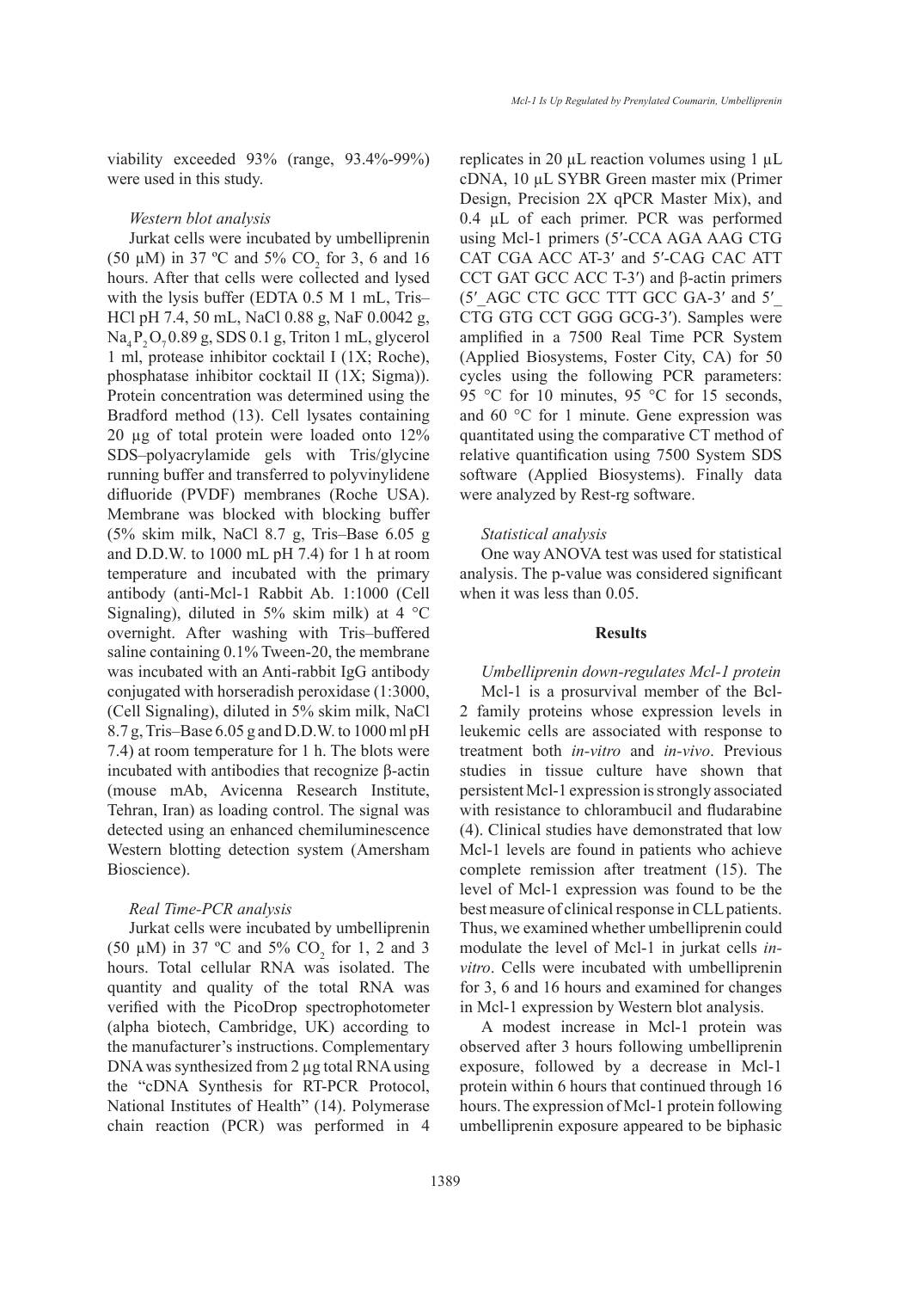

**Figure 2.** Changing in Mcl-1 protein expression by umbelliprenin (50 µM) on jurkat cells after 3, 6, 16 hours incubation. Umbelliprenin decreases Mcl-1 contents. β actin was used as a loading control. The ratio of each protein to β actin was calculated each time and showed as a column chart. Data are shown as mean ± standard deviation. \**P*<0.05.

demonstrating a transient increase in Mcl-1 protein during the initial stages of an apoptotic response. Down-regulation of full length Mcl-1 protein was likely due to posttranslational regulation by caspases (Figure 2).

# *Umbelliprenin up-regulates Mcl-1 mRNA*

Some studies have demonstrated that Mcl-1 mRNA is up-regulated as part of an initial rapid cellular response to cytotoxic stimuli such as chemotherapeutic agents, calcium ionophores, pneumococcal infection and UV irradiation. To determine whether umbelliprenin could similarly affect Mcl-1 gene expression in jurkat cells, we examined Mcl-1 mRNA levels. Realtime PCR was performed on treated jurkat cells for 1, 2 and 3 hours, and then data were analyzed by Rest-rg software. This software calculates relative Mcl-1 expression (Mcl-1 expression  $_{\text{Treat}}$ )

Mcl-1 expression  $_{\text{Control}}$ ), and shows this relative expression as a unique column (Figure 3). In each case, Mcl-1 mRNA increased in response to umbelliprenin relative to control specimens (Figure 3). This increase is significant for 1 hour treatment. For 2 and 3 hours treatment, Mcl-1 mRNA increased but this increase is not significant. Thus, umbelliprenin falls into the category of apoptosis-inducing agents that initially up-regulates Mcl-1 mRNA.

Altogether, these data (alterations in Mcl-1 mRNA and protein) indicate that umbelliprenin treatment modulates Mcl-1 expression at both the transcriptional and posttranslational levels.

# **Discussion**

CLL is a disease characterized by the accumulation of apoptotic resistant lymphocytic cells. The natural product umbelliprenin was



**Figure 3.** Increase in relative Mcl-1 mRNA expression (Mcl-1 expression  $_{\text{Tree}}$ / Mcl-1 expression  $_{\text{control}}$ ), by umbelliprenin (50 µM) on jurkat cells after 1, 2, 3 hours incubation. Mcl-1 levels were normalized to β actin. Only after 1 hour incubation this increase was significant (\* $P= 0.026$ ).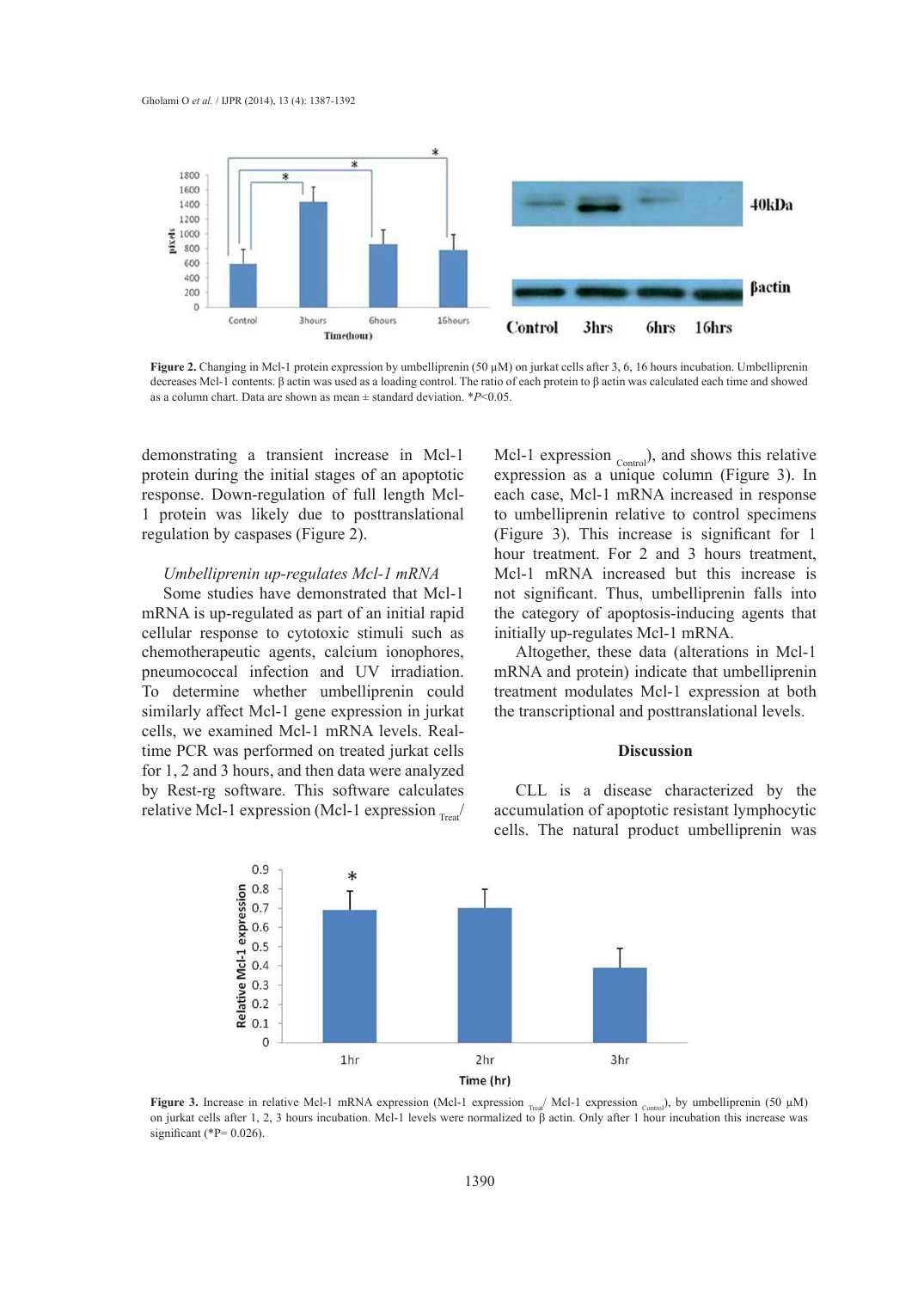reported to induce apoptosis in jurkat T-CLL cells (11, 12). Therefore, we investigated whether exposure of jurkat cells to umbelliprenin could modulate the expression of the important Bcl-2 family member, Mcl-1, which is a molecular change associated with positive clinical outcome.

Mcl-1 is a member of the Bcl-2 gene family. Alterations in the balance of the corresponding proteins are commonly found in hematologic malignancies. Pepper et al. showed that a high ratio of Bcl-2/Bax expression and high expression of Mcl-1 are contributed to the pathogenesis of CLL (4, 16). Association between high Mcl-1 expression and the inability to achieve complete remission has been reported. This finding indicates that higher Mcl-1 protein expression is an indicator of adverse outcome for B-CLL patients (15). In another study, Mcl-1 was the only protein among a panel of antiapoptotic proteins found to be associated with chemoresistance *in-vitro* and the failure to achieve complete response in B-CLL patients (4). Conversely, patients who achieved complete remission exhibited low Mcl-1 levels, and *invitro* exposure to chemotherapeutic agents caused a reduction in its relative levels.

 Thus, it was important to perform *in-vitro* studies as a first step toward determining whether umbelliprenin could affect Mcl-1 expression in jurkat cells. We found that Mcl-1 levels were reduced in umbelliprenin-treated jurkat cells, and that Mcl-1 undergoes a complex multistep regulatory process. Down regulation of Mcl-1 presumably alters the balance of proapoptotic and antiapoptotic proteins and would facilitate mitochondrial activation of programmed cell death. Mcl-1 expression is emerging as a prognostic determinant of outcome and response(17). Our finding that umbelliprenin overcomes the apoptosis resistance present in CLL cells at least in part by down regulation of Mcl-1 bears potential significant clinical relevance.

## **Acknowledgments**

This study is a part of Ph.D thesis titled: «A study of the induction of apoptosis by umbelliprenin on CLL cell line» which has been submitted to faculty of medicine, Shahid Beheshti University of medical sciences.

#### **References**

- $(1)$  Gandhi V and Balakrishnan K. Chen LS. Mcl-1: the 1 in cLL. *Blood* (2008) 112: 3538-3540.
- (2) Opferman JT, Letai A, Beard C, Sorcinelli MD, Ong CC and Korsmeyer SJ. Development and maintenance of B and T lymphocytes requires antiapoptotic MCL-1. *Nature* (2003) 426: 671-676.
- (3) Reed JC and Pellecchia M. Apoptosis-based therapies for hematologic malignancies. *Blood* (2005) 106: 408-418.
- Kitada S, Andersen J, Akar S, Zapata JM, Takayama (4) S, Krajewski S, Wang HG, Zhang X, Bullrich F, Croce CM, Rai K, Hines J and Reed JC. Expression of apoptosis-regulating proteins in chronic lymphocytic leukemia: correlations with *In-vitro* and *In-vivo* chemoresponses. *Blood* (1998) 91: 3379-3389.
- Wikipedia, Ferula web page. Available from: (5) URL:http://en.wikipedia.org/w/index.php?title=Ferula &oldid=617366528.
- Rosselli S, Maggio A, Bellone G, Formisano C, Basile (6) A, Cicala C, Alfieri A, Mascolo N and Bruno M. Antibacterial and anticoagulant activities of coumarins isolated from the flowers of Magydaris tomentosa. *Planta. Med*. (2007) 73: 116-120.
- Iranshahi M, Shahverdi AR, Mirjani R, Amin G (7) and Shafiee A. Umbelliprenin from Ferula persica roots inhibits the red pigment production in Serratia marcescens. *Z Naturforsch C* (2004) 59: 506-508.
- Shahverdi AR, Saadat F, Khorramizadeh MR, (8) Iranshahi M and Khoshayand MR. Two matrix metalloproteinases inhibitors from Ferula persica var. persica. *Phytomed.* (2006) 13: 712-717.
- Iranshahi M, Arfa P, Ramezani M, Jaafari MR, (9) Sadeghian H, Bassarello C, Piacente S and Pizza C. Sesquiterpene coumarins from Ferula szowitsiana and *in-vitro* antileishmanial activity of 7-prenyloxycoumarins against promastigotes. *Phytochem.* (2007) 68: 554-561.
- $(10)$  Barthomeuf C, Lim S, Iranshahi M and Chollet P. Umbelliprenin from Ferula szowitsiana inhibits the growth of human M4Beu metastatic pigmented malignant melanoma cells through cell-cycle arrest in G1 and induction of caspase-dependent apoptosis. *Phytomed.* (2008) 15: 103-111.
- Gholami O, Jeddi-Tehrani M, Iranshahi M, Zarnani AH (11) and Ziai SA. Umbelliprenin from ferula szowitsiana activates both intrinsic and extrinsic pathways of apoptosis in jurkat t-cll cell line. *Iran. J. Pharm. Res*. (2013) 12: 371-376.
- (12) Ziai SA, Gholami O, Iranshahi M, Zarnani AH and Jeddi-Tehrani M. Umbelliprenin induces apoptosis in cll cell lines. *Iran. J. Pharm. Res.* (2012) 11: 653-659.
- $(13)$  Bradford MM. A rapid and sensitive method for the quantitation of microgram quantities of protein utilizing the principle of protein-dye binding. *Anal. Biochem.* (1976) 72: 248-254
- (14) Section of Cancer Genomics GB, NCI. cDNA Synthesis for RT-PCR Protocol. (2006) 1-2.